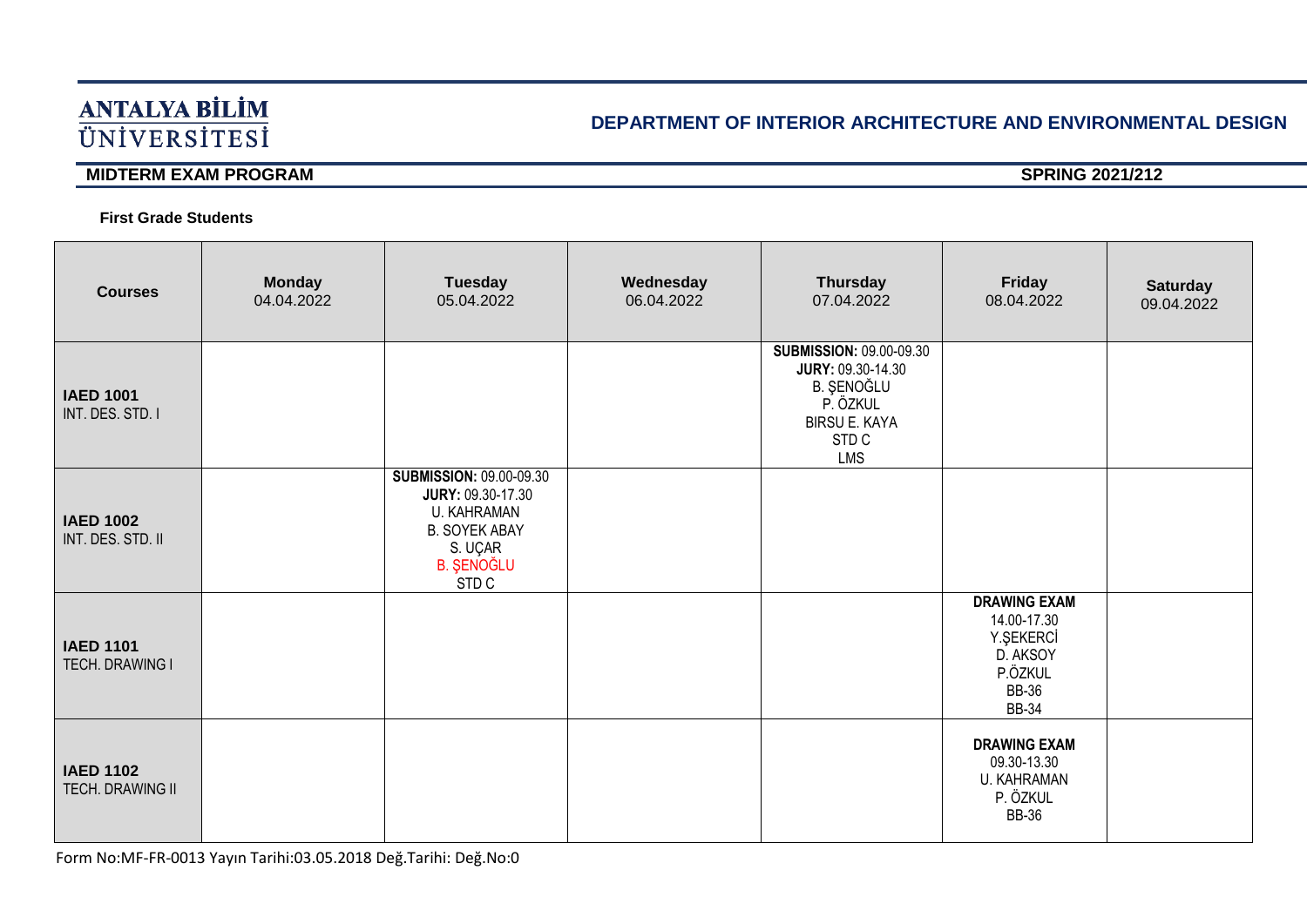### **DEPARTMENT OF INTERIOR ARCHITECTURE AND ENVIRONMENTAL DESIGN**

#### **MIDTERM EXAM PROGRAM SPRING 2021/212**

| <b>IAED 1502</b><br>MAT. AND CONST.<br>TECHN. IN<br>INT.SPACE I | <b>DRAWING and WRITING</b><br><b>EXAM</b><br>09.30-11.30<br><b>B. SOYEK ABAY</b><br>S. UÇAR<br><b>BB-35</b><br><b>BB-36</b>             |  |                                                                                                           |                                                    |
|-----------------------------------------------------------------|-----------------------------------------------------------------------------------------------------------------------------------------|--|-----------------------------------------------------------------------------------------------------------|----------------------------------------------------|
| <b>IAED 1202</b><br>HISTORY OF<br><b>INTERIOR DESIGN I</b>      |                                                                                                                                         |  |                                                                                                           | <b>TEST EXAM</b><br>11.00-12.00<br>S. ÖZKAN<br>LMS |
| <b>IAED 1104</b><br><b>MODEL MAKING</b>                         | • ONLINE SUBMISSION<br>(LMS): ~ 12.00<br>• HARDCOPY<br><b>SUBMISSION</b><br>(@BB-68 - Setenay Hoca's<br>office): 11.40-13.00<br>S. UÇAR |  |                                                                                                           |                                                    |
| <b>ENIA 102</b><br>ENG. FOR INT.<br>ARCH. II                    |                                                                                                                                         |  | <b>WRITTEN EXAM</b><br>E. TEPE<br>S. BAHÇECİ<br>M. DEVELIER<br>15.00-17.00<br><b>BG05</b><br><b>BG 36</b> |                                                    |
| <b>TURK102</b>                                                  |                                                                                                                                         |  |                                                                                                           |                                                    |

**Second Grade Students**

Form No:MF-FR-0013 Yayın Tarihi:03.05.2018 Değ.Tarihi: Değ.No:0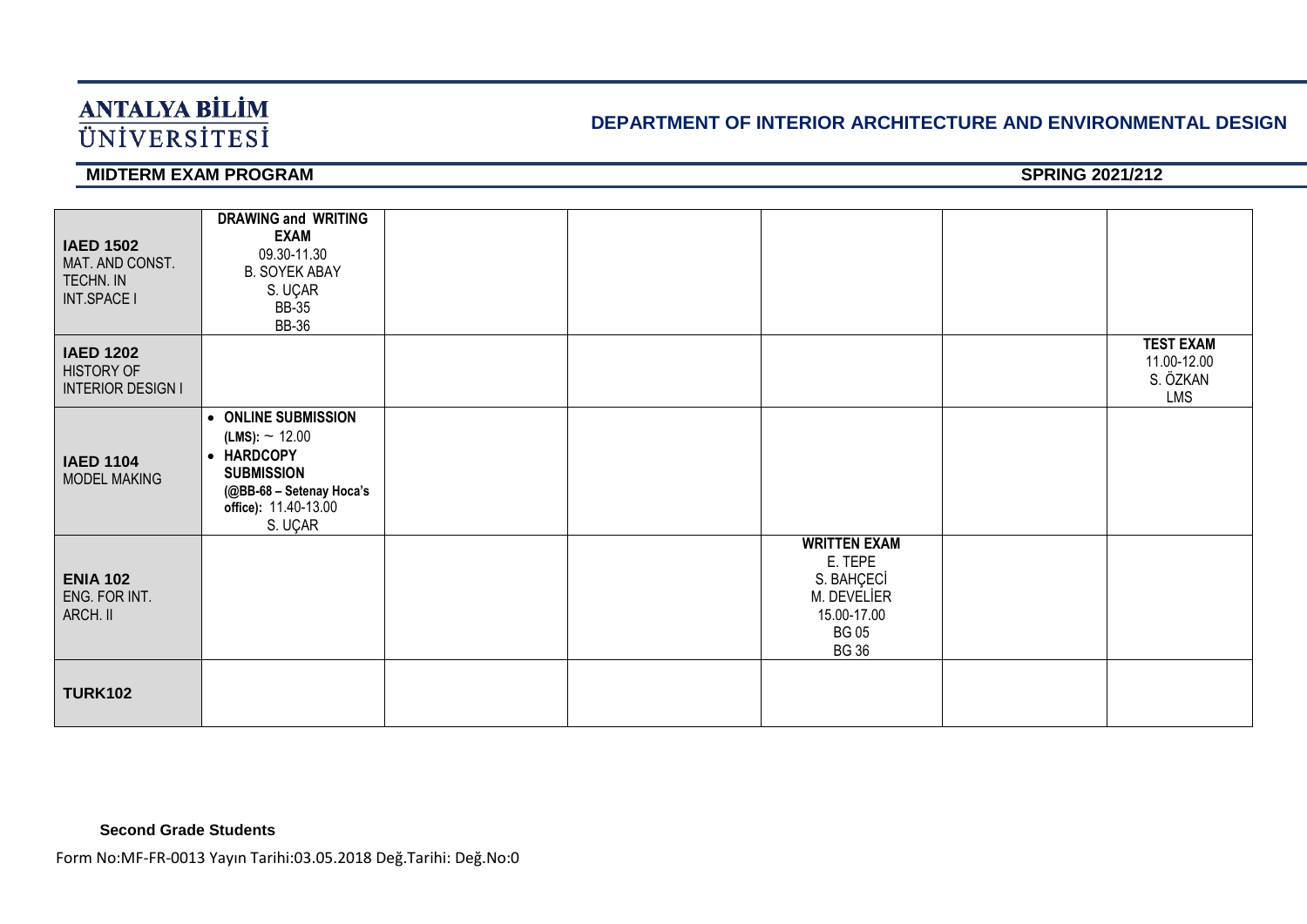## **DEPARTMENT OF INTERIOR ARCHITECTURE AND ENVIRONMENTAL DESIGN**

| <b>Courses</b>                                           | <b>Monday</b><br>04.04.2022                                                                                                        | <b>Tuesday</b><br>05.04.2022                                                       | Wednesday<br>06.04.2022 | <b>Thursday</b><br>07.04.2022                                                                                                       | <b>Friday</b><br>08.04.2022                                                                                                                                               | <b>Saturday</b><br>09.04.2022 |
|----------------------------------------------------------|------------------------------------------------------------------------------------------------------------------------------------|------------------------------------------------------------------------------------|-------------------------|-------------------------------------------------------------------------------------------------------------------------------------|---------------------------------------------------------------------------------------------------------------------------------------------------------------------------|-------------------------------|
| <b>IAED 2001</b><br>INT. DES. STD. III                   |                                                                                                                                    |                                                                                    |                         | <b>SUBMISSION: 09.00-09.30</b><br><b>JURY: 09.30-17.30</b><br>M.YILDIZ<br>E. BAKKALOĞLU<br>S. BAHÇECİ<br>Y. ŞEKERCİ<br><b>BB-36</b> |                                                                                                                                                                           |                               |
| <b>IAED 2002</b><br>INT. DES. STD. IV                    | <b>SUBMISSION: 09.00-09.30</b><br>JURY: 09.30-17.30<br>M.YILDIZ<br><b>B. KARADUMAN</b><br>M. DEVELIER<br>S. YILDIZ<br><b>BB-35</b> |                                                                                    |                         |                                                                                                                                     |                                                                                                                                                                           |                               |
| <b>IAED 2102</b><br><b>COMPUTER AIDED</b><br>TECH. DRAW. |                                                                                                                                    | <b>SUBMISSION: 09.30-11.30</b><br><b>B. KARADUMAN</b><br>K. E. BAKIR<br><b>LMS</b> |                         |                                                                                                                                     |                                                                                                                                                                           |                               |
| <b>IAED 2104</b><br>COLOR AND TEXTURE                    |                                                                                                                                    |                                                                                    |                         |                                                                                                                                     | • ONLINE<br><b>SUBMISSION</b><br>(LMS): $\sim$ 14.00<br>• HARDCOPY<br><b>SUBMISSION</b><br>(@BB-75 - Mimar<br><b>Sinan Meeting</b><br>Room): 14.00-16.00<br>E. BAKKALOĞLU |                               |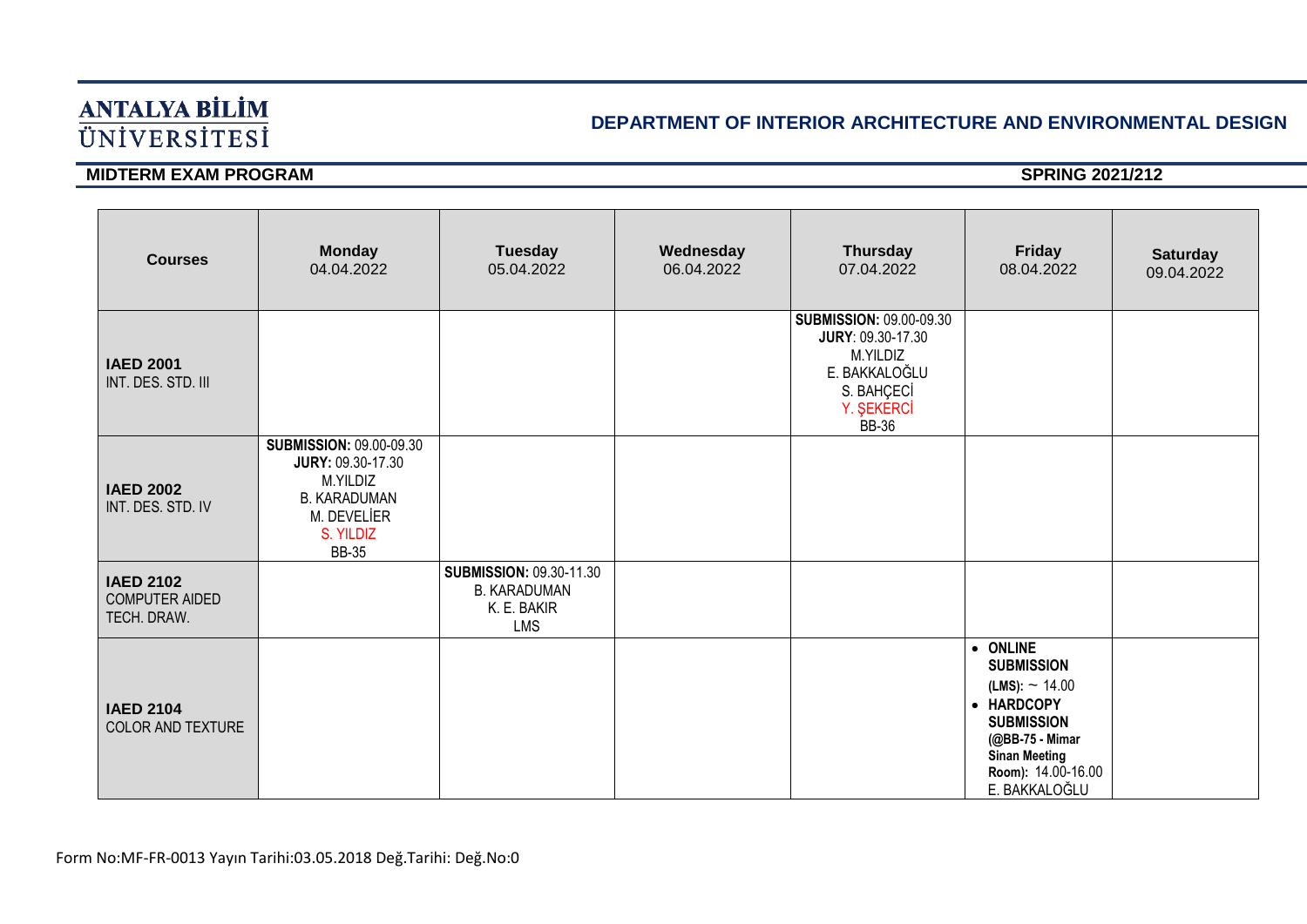## **DEPARTMENT OF INTERIOR ARCHITECTURE AND ENVIRONMENTAL DESIGN**

| <b>IAED 2201</b><br><b>HISTORY OF</b><br><b>FURNITURE</b>  |  |                                                                                                                                                      |                                                                                                                                                          | <b>TEST EXAM</b><br>13.00-14.00<br>S. ÖZKAN<br><b>LMS</b> |
|------------------------------------------------------------|--|------------------------------------------------------------------------------------------------------------------------------------------------------|----------------------------------------------------------------------------------------------------------------------------------------------------------|-----------------------------------------------------------|
| <b>IAED 2106</b><br><b>LIGHTING DESIGN</b>                 |  |                                                                                                                                                      | <b>SUBMISSION: 09.00-</b><br>09.30<br>JURY: 09.30-13.30<br>E. BAKKALOĞLU<br>S.BAHÇECİ<br>STD A                                                           |                                                           |
| <b>IAED 2151</b><br>OBJECT DESIGN                          |  | • ONLINE SUBMISSION<br>(LMS): $\sim$ 10:00<br>• HARDCOPY<br>SUBMISSION (@ BB-63 -<br>Başak Hoca's office):<br>$10:00 - 12:00$<br><b>B. KARADUMAN</b> |                                                                                                                                                          |                                                           |
| <b>IAED 2152</b><br>KITCH. AND BATH.<br><b>DSGN</b>        |  | • ONLINE SUBMISSION<br>$(LMS): -13:30$<br>• HARDCOPY<br>SUBMISSION (@BB-66-<br>Yaren Hoca's office):<br>$13:30 - 15:30$<br>Y. ŞEKERCİ                |                                                                                                                                                          |                                                           |
| <b>IAED 2156</b><br><b>RESIDENTIAL</b><br>LANDSCAPE DESIGN |  |                                                                                                                                                      | • ONLINE<br><b>SUBMISSION</b><br>$(LMS): - 13.30$<br>• HARDCOPY<br>SUBMISSION (@<br>BB-62 - Buket<br>Hoca's office):<br>13.30-14.30<br><b>B.</b> ŞENOĞLU |                                                           |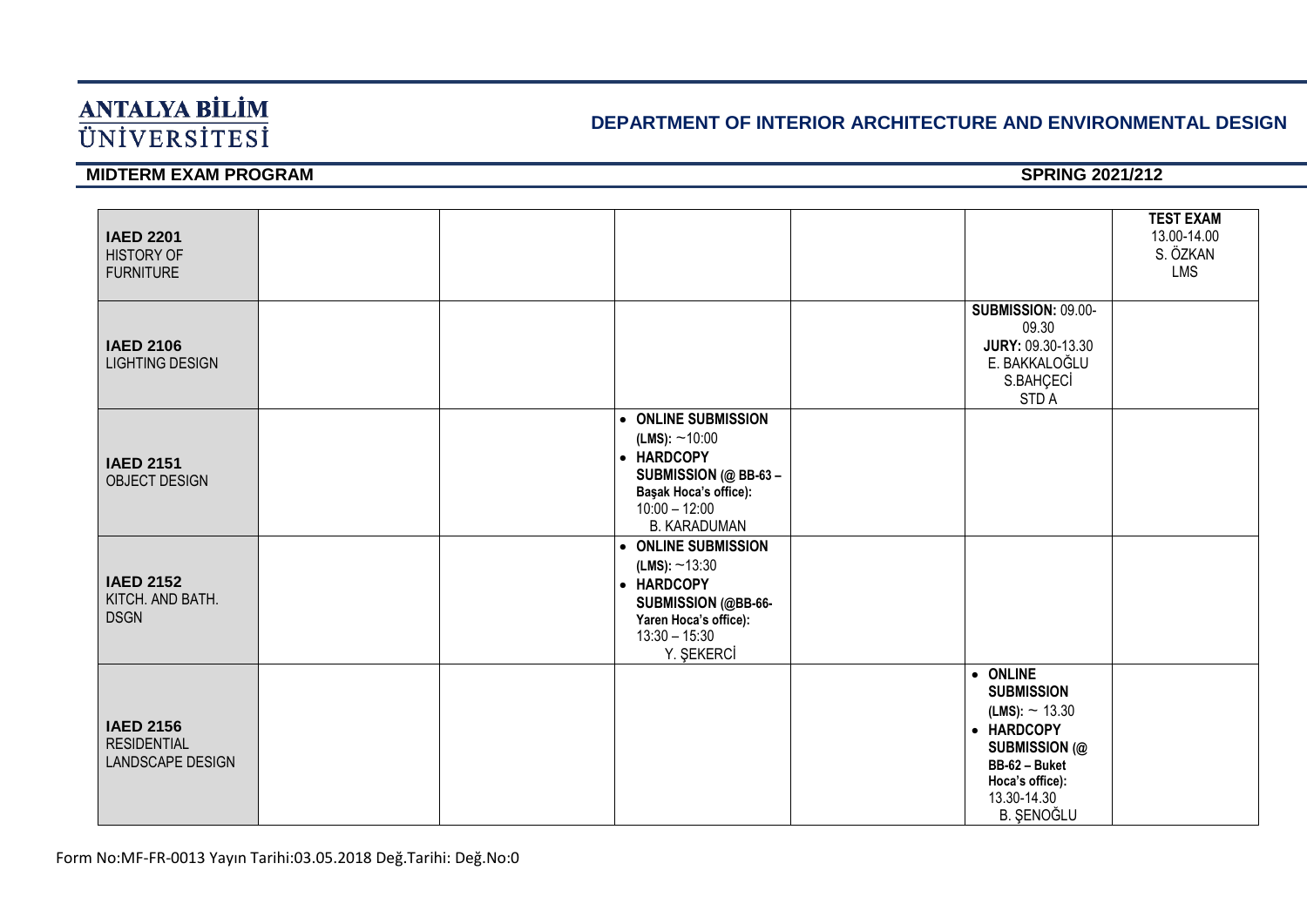## **DEPARTMENT OF INTERIOR ARCHITECTURE AND ENVIRONMENTAL DESIGN**

#### **MIDTERM EXAM PROGRAM SPRING 2021/212**

| <b>IAED 2157</b><br><b>BASICS OF ARCHICAD</b><br>FOR INT. DES. |  |  | <b>SUBMISSION: 10:00-12:00</b><br>K.E. BAKIR<br>LMS |  |  |  |  |
|----------------------------------------------------------------|--|--|-----------------------------------------------------|--|--|--|--|
|----------------------------------------------------------------|--|--|-----------------------------------------------------|--|--|--|--|

#### **Third Grade Students**

| <b>Courses</b>                        | <b>Monday</b><br>04.04.2022 | <b>Tuesday</b><br>05.04.2022                                                                                                          | Wednesday<br>06.04.2022 | <b>Thursday</b><br>07.04.2022 | Friday<br>08.04.2022 |
|---------------------------------------|-----------------------------|---------------------------------------------------------------------------------------------------------------------------------------|-------------------------|-------------------------------|----------------------|
| <b>IAED 3001</b><br>INT. DES. STD. V  |                             | <b>SUBMISSION: 09.00-09.30</b><br><b>JURY: 09.30-17.30</b><br>Y.ŞEKERCİ<br>M.DEVELIER<br><b>G.KAYA</b><br>P. ÖZKUL<br><b>BB-04</b>    |                         |                               |                      |
| <b>IAED 3002</b><br>INT. DES. STD. VI |                             | <b>SUBMISSION: 09.00-09.30</b><br><b>JURY: 09.30-17.30</b><br>S. IZADPANAH<br>T. SONER<br>D. AKSOY<br><b>M.YILDIZ</b><br><b>BB-36</b> |                         |                               |                      |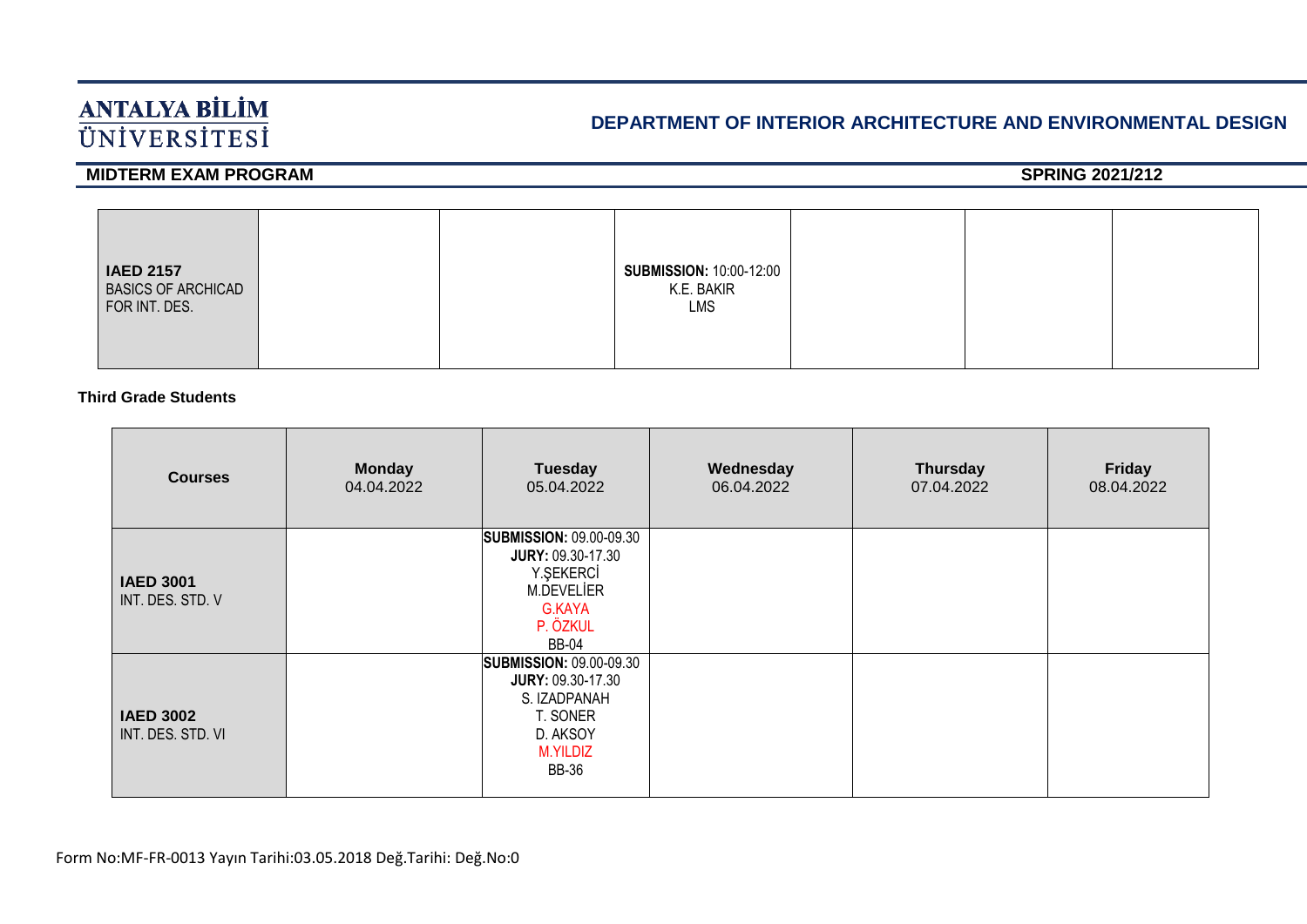### **DEPARTMENT OF INTERIOR ARCHITECTURE AND ENVIRONMENTAL DESIGN**

| <b>IAED 3104</b><br>MAT. AND CONST. TECH.<br>FOR FURNITURE DESIGN |                                                                                                                                                |                                                                                                                                       | <b>DRAWING EXAM</b><br>13.00-17.00<br>D. AKSOY<br>STD <sub>C</sub> |  |
|-------------------------------------------------------------------|------------------------------------------------------------------------------------------------------------------------------------------------|---------------------------------------------------------------------------------------------------------------------------------------|--------------------------------------------------------------------|--|
| <b>IAED 3502</b><br>INNOV.CONST.TECH.<br>AND MAT. IN INT. SPC     | • ONLINE SUBMISSION<br>(LMS): ~ 14.00<br>• HARDCOPY SUBMISSION<br>(@ BB-74 - Mimar Sinan<br>Meeting Room): 14.00-16.00<br><b>B. SOYEK ABAY</b> |                                                                                                                                       |                                                                    |  |
| <b>IAED 3302</b><br><b>ENVIRONMENTAL</b><br>CONTROL IN INT. SPACE |                                                                                                                                                | <b>WRITTEN EXAM</b><br>9.30-11.00<br><b>B. SOYEK</b><br>S.BAHÇECİ<br>B1-30                                                            |                                                                    |  |
| <b>IAED 3106</b><br><b>ENTREPRENEURSHIP</b><br>AND MARKETING      |                                                                                                                                                | • ONLINE SUBMISSION (LMS):<br>~15.30<br>• HARDCOPY SUBMISSION<br>(@ B2-43 - Gözdegül Başer<br>Hoca's office): 15.30-16.30<br>G. BAŞER |                                                                    |  |
| <b>IAED 3159</b><br><b>BASICS OF REVIT IN INT.</b><br>DES.        | <b>SUBMISSION</b><br>10.00-12.00<br>K. E. BAKIR<br><b>LMS</b>                                                                                  |                                                                                                                                       |                                                                    |  |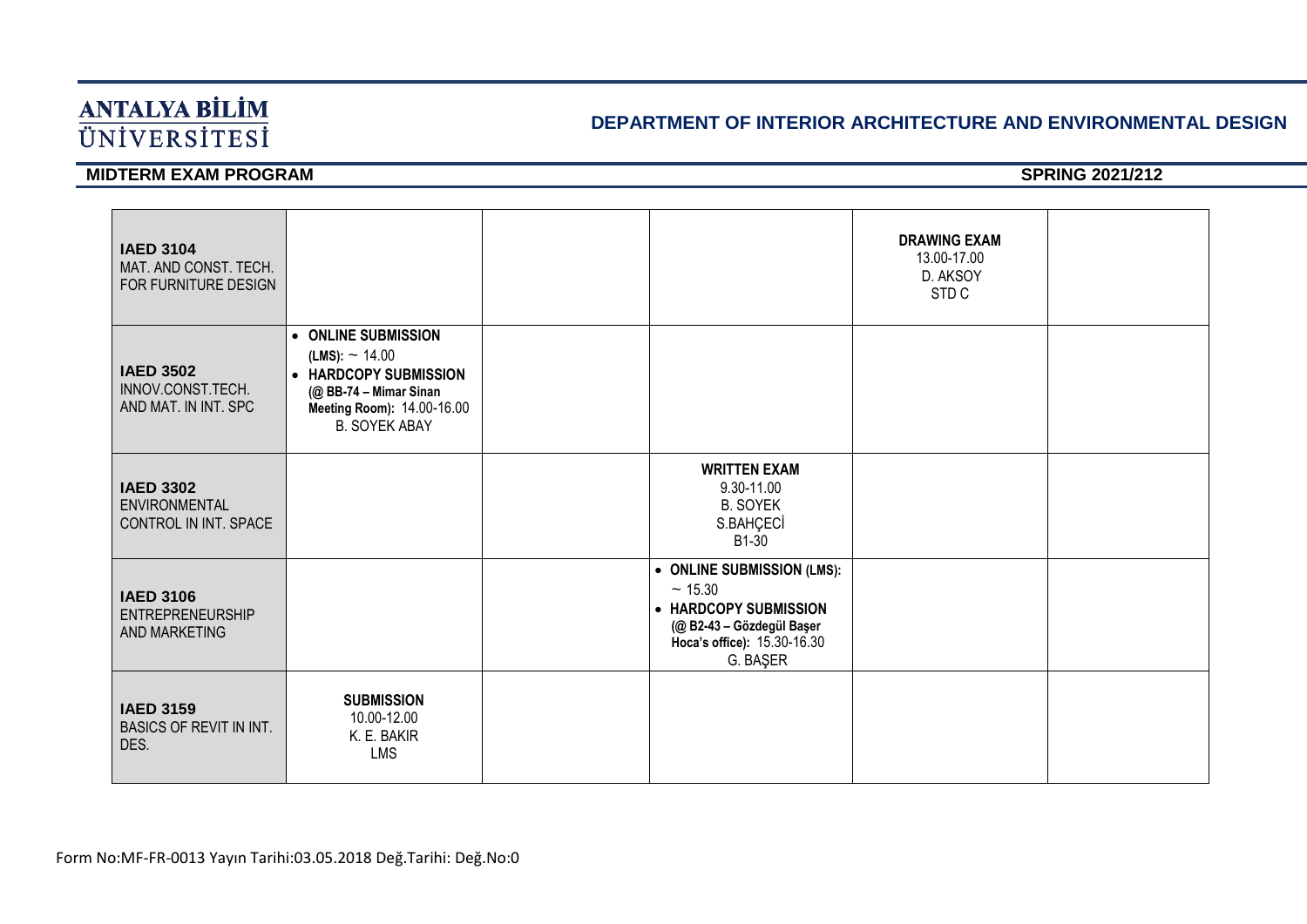## **DEPARTMENT OF INTERIOR ARCHITECTURE AND ENVIRONMENTAL DESIGN**

| <b>IAED 3252</b><br><b>HISTORICAL</b><br>DEVELOPMENT OF<br><b>CITIES</b> |  |                                                                                                                                           | <b>TEST EXAM</b><br>14.00-15.00<br>M. S. ÖZKAN<br><b>BB-25</b>                                                                                                 |
|--------------------------------------------------------------------------|--|-------------------------------------------------------------------------------------------------------------------------------------------|----------------------------------------------------------------------------------------------------------------------------------------------------------------|
| <b>IAED 3351</b><br><b>SURFACES IN INTERIOR</b><br><b>SPACE</b>          |  |                                                                                                                                           | • ONLINE<br><b>SUBMISSION (LMS):</b><br>~15.30<br>• HARDCOPY<br><b>SUBMISSION (@ BB-</b><br>75 - Mimar Sinan<br>Meeting Room):<br>15.30-17.30<br>E. BAKKALOĞLU |
| <b>IAED 3357</b><br><b>WINDOW SHOP</b><br><b>DESIGN</b>                  |  | • ONLINE SUBMISSION (LMS):<br>~11.00<br>• HARDCOPY SUBMISSION<br>(@ BB-63 - Başak Hoca's<br>office): 11:00 - 13:00<br><b>B. KARADUMAN</b> |                                                                                                                                                                |
| <b>IAED 3358</b><br><b>EXHIBITION STAND</b><br><b>DESIGN</b>             |  | • ONLINE SUBMISSION (LMS):<br>~13.00<br>• HARDCOPY SUBMISSION<br>(@ BB-66 - Yaren Hoca's<br>office): $13:00 - 15:00$<br>Y. ŞEKERCİ        |                                                                                                                                                                |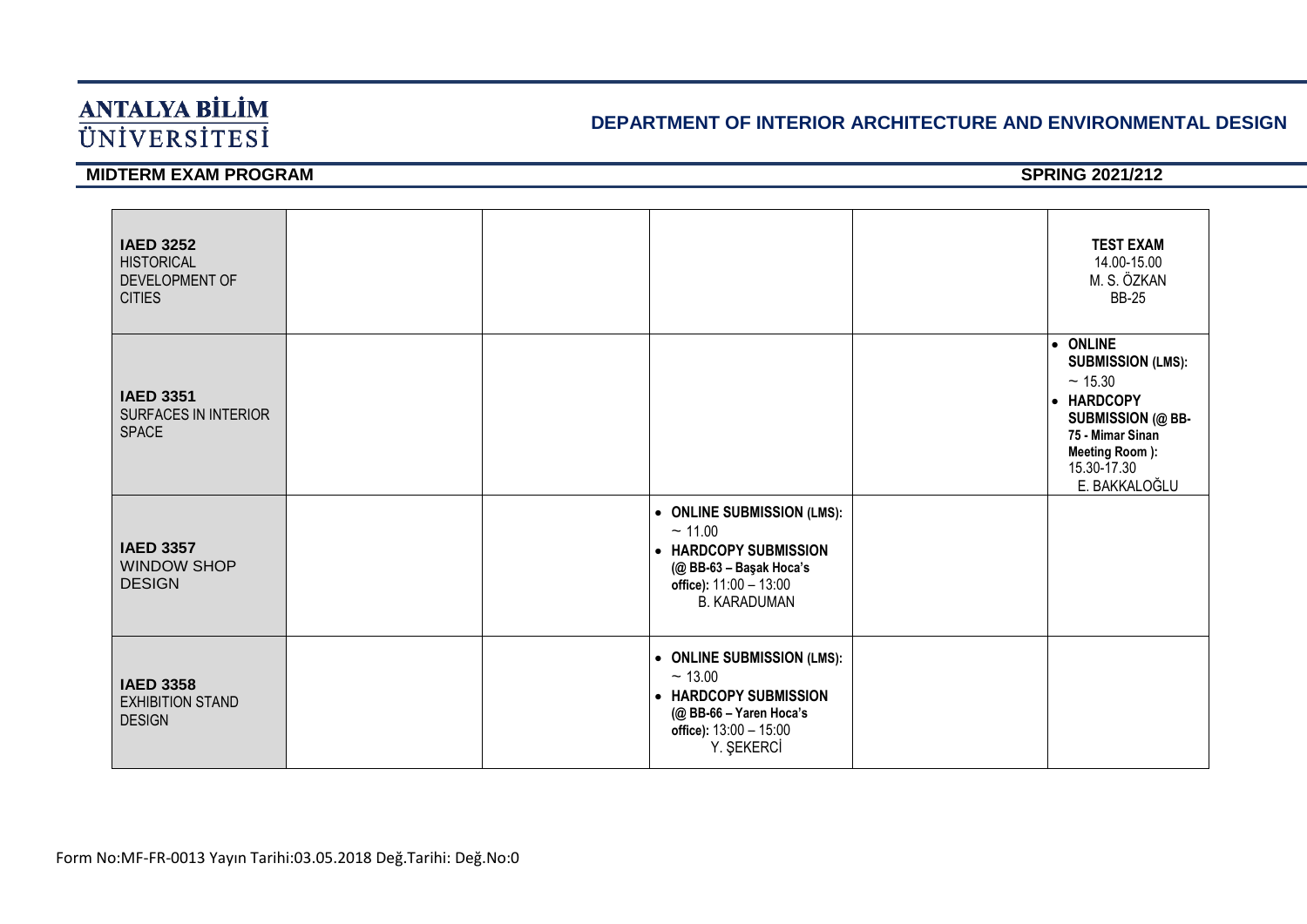## **DEPARTMENT OF INTERIOR ARCHITECTURE AND ENVIRONMENTAL DESIGN**

## **MIDTERM EXAM PROGRAM SPRING 2021/212**

| <b>IAED 3359</b><br>ECOLOGICAL AND<br><b>BIOCLIMATIC INTERIORS</b> | <b>ONLINE SUBMISSION</b><br>(LMS): ~ 13.00<br><b>HARDCOPY SUBMISSION</b><br>(@ BB-68 – Setenay Hoca's<br>office): $13:00 - 15:00$<br>S. UÇAR |  |  |  |  |  |
|--------------------------------------------------------------------|----------------------------------------------------------------------------------------------------------------------------------------------|--|--|--|--|--|
|--------------------------------------------------------------------|----------------------------------------------------------------------------------------------------------------------------------------------|--|--|--|--|--|

#### **Fourth Grade Students**

| <b>Courses</b>                        | <b>Monday</b><br>04.04.2022 | <b>Tuesday</b><br>05.04.2022 | Wednesday<br>06.04.2022                                                                                                                                 | <b>Thursday</b><br>07.04.2022 | Friday<br>08.04.2022                                                                                                                           |
|---------------------------------------|-----------------------------|------------------------------|---------------------------------------------------------------------------------------------------------------------------------------------------------|-------------------------------|------------------------------------------------------------------------------------------------------------------------------------------------|
| <b>IAED 4001</b><br>INT. DES. STD. V  |                             |                              |                                                                                                                                                         |                               | <b>SUBMISSION: 09.00-</b><br>09.30<br><b>JURY: 09.30-17.30</b><br>M.YILDIZ<br>M.DEVELIER<br>S.IZADPANAH<br><b>B. KARADUMAN</b><br><b>BB-04</b> |
| <b>IAED 4002</b><br>INT. DES. STD. VI |                             |                              | <b>SUBMISSION: 09.00-09.30</b><br>JURY: 09.30-17.30<br>A. SAĞSOZ<br>S. IZADPANAH<br>T. SONER<br>G. KAYA<br>S.BAHÇECİ- D. AKSOY<br>STD A<br><b>BB-36</b> |                               |                                                                                                                                                |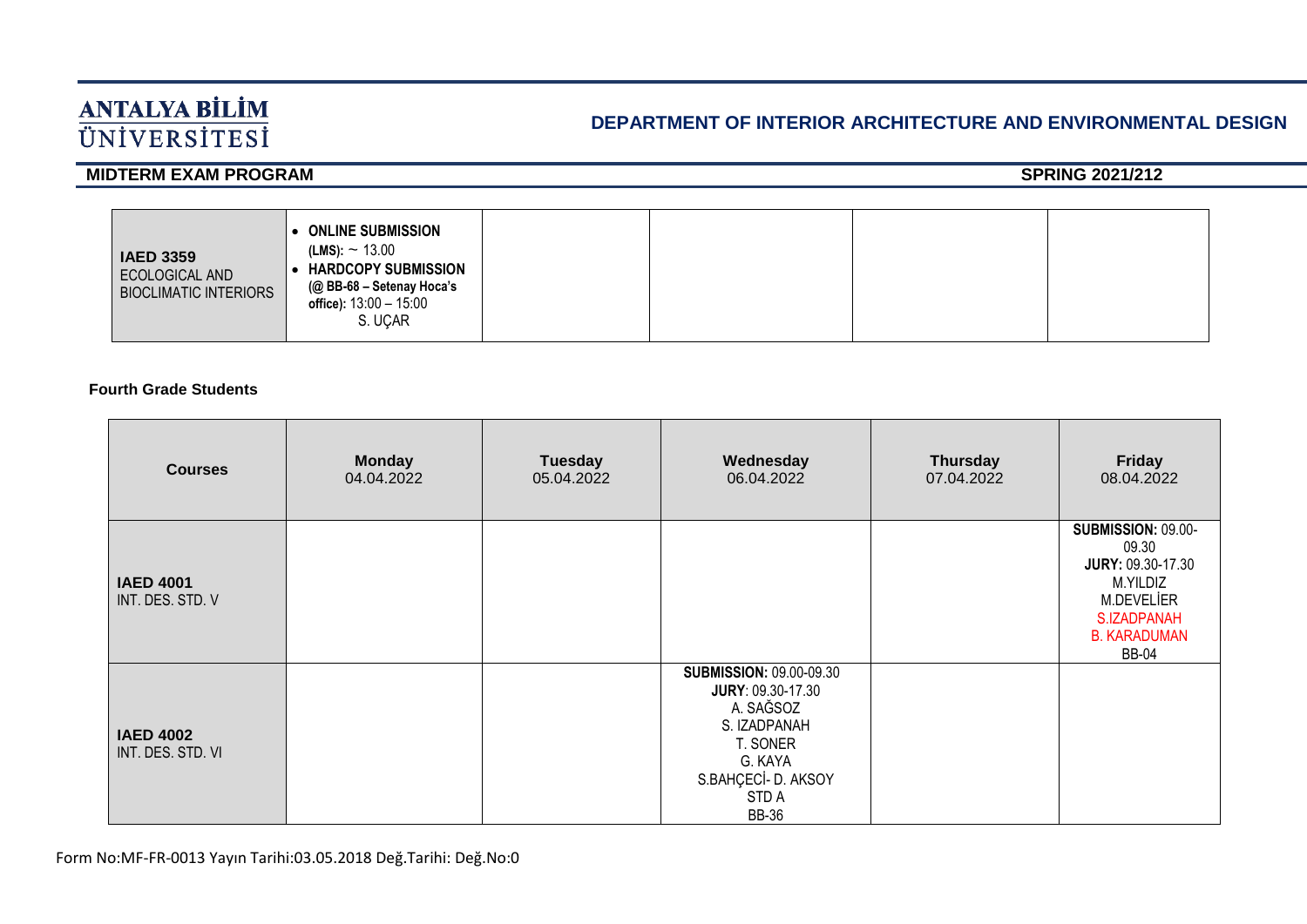#### **DEPARTMENT OF INTERIOR ARCHITECTURE AND ENVIRONMENTAL DESIGN**

| <b>IAED 4102</b><br><b>INTERIOR DESIGN</b><br>PROJECT MANAGEMENT     |                                                                                                                                        | • ONLINE SUBMISSION<br>(LMS): ~ 09.30<br>• HARDCOPY<br><b>SUBMISSION (@ BB-04):</b><br>09.00-09.30<br>G. KAYA |  |  |
|----------------------------------------------------------------------|----------------------------------------------------------------------------------------------------------------------------------------|---------------------------------------------------------------------------------------------------------------|--|--|
| <b>IAED 4305</b><br>OCC. HEALTH AND<br>SAFETY IN INT. ARCH. I        | <b>WRITTEN EXAM</b><br>09.00-10.00<br><b>BB-25</b><br>F. AK                                                                            |                                                                                                               |  |  |
| <b>IAED 4306</b><br>OCC. HEALTH AND<br>SAFETY IN INT. ARCH. II       | <b>WRITTEN EXAM</b><br>10.30-11.30<br><b>BB-25</b><br>F. AK<br>D.AKSOY                                                                 |                                                                                                               |  |  |
| <b>IAED 4155</b><br><b>COURTYARD DESIGN</b>                          | • ONLINE SUBMISSION<br>(LMS): ~ 11.30<br>• HARDCOPY SUBMISSION<br>(@ BB-62 - Buket Hoca's<br>office): 11.30-13.30<br><b>B. ŞENOĞLU</b> |                                                                                                               |  |  |
| <b>IAED 4160</b><br><b>VIRTUAL PRESENTATION</b><br><b>TECHNIQUES</b> | <b>SUBMISSION: 13.00-15.00</b><br>K. E. BAKIR<br><b>LMS</b>                                                                            |                                                                                                               |  |  |